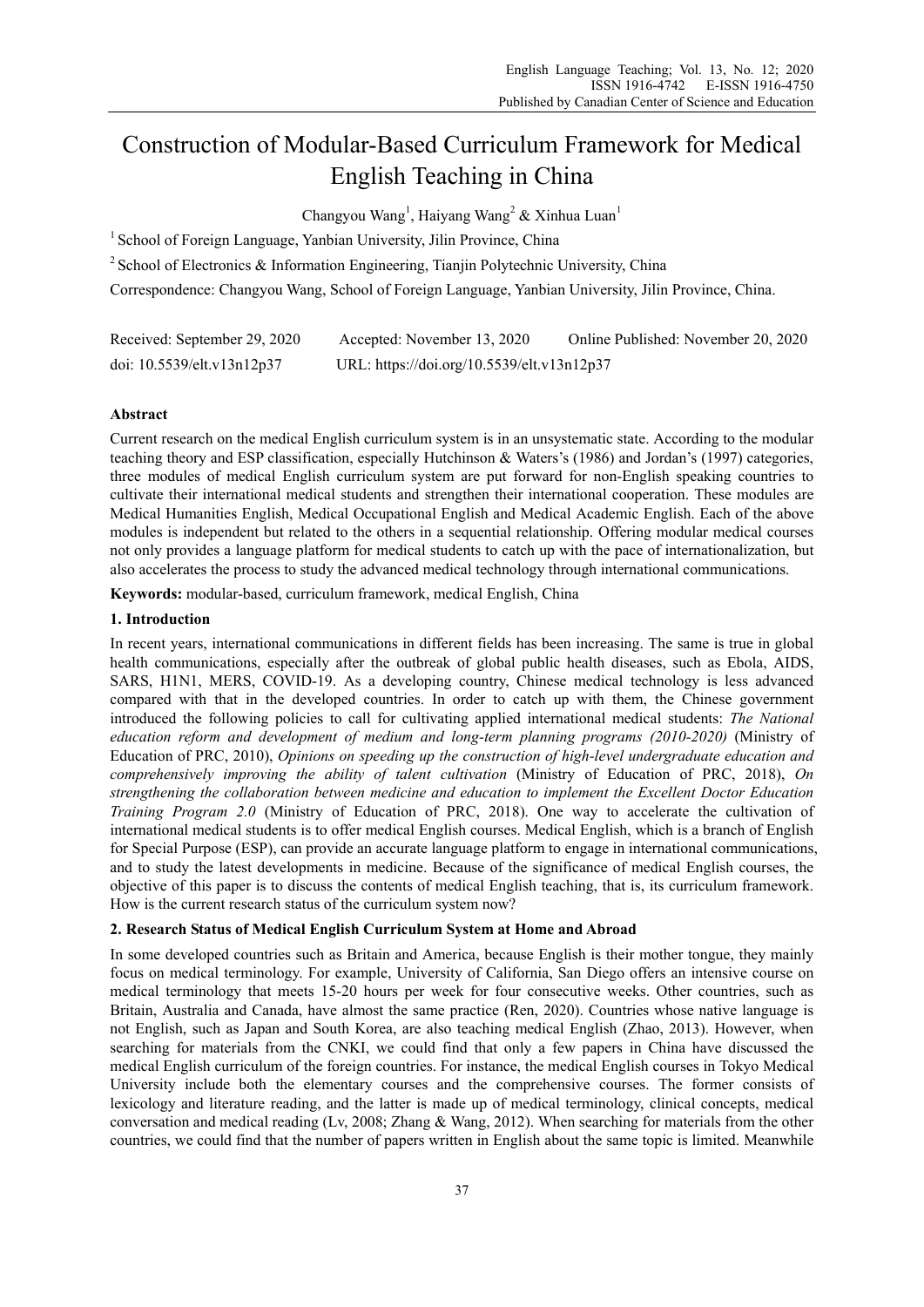papers written in other languages are difficult to understand for a reader who only knows English and Chinese because of the language barriers. So little is known about the research status of medical English curriculum in foreign countries.

In China, according to the nature of Chinese universities, scholars have put forward some useful suggestions on the medical English curriculum, and those can be divided into two patterns. The first pattern is "English for General Purpose (EGP) + English for Medical Purpose (EMP)," which is held by most people, such as Wu and Feng (2014), Wang (2013), Zhang and Liu (2011), Shen, Gu and Shan (2014), Cui, Shi and Xu (2013), Zhao (2013), An and Zhang (2020). But this pattern is based on the overall curriculum framework of EGP instead of EMP. Meanwhile the contents of occupational English and academic English are somewhat mixed together in their research. The second pattern is "Academic English + Occupational English + Humanistic English" which was put forward by Cao (2016) for medical graduate students. At present, this is a relatively clear curriculum which provides some ideas for this study, but she did not discuss it in detail, and some questions still need further research.

Looking back at the research status about the topic, it is still in a fragmented state. So there is no widely recognized medical English curriculum system. That is why the idea of constructing a modular-based medical English curriculum framework is put forward to provide guidance for effective medical English teaching, and to eventually catch up with the advanced medical technology.

## **3. Theories of Modular-Based Curriculum Framework for Medical English**

#### *3.1 Modular Teaching Theory*

The modular teaching method, which is based on skill training, was developed by the International Labor Organization in the early 1970s. The research and practice of a modular teaching method in China began in the 1990s and has achieved great results. In the field of education, modular theory combines knowledge with similar functions in one discipline into knowledge modules. These modules (or module groups) are relatively independent but logically related with each other (He, 2009). Modular teaching theory aims at quality-oriented education. In order to achieve that goal, the teaching contents are divided into different teaching modules according to different training objectives (Hua, Zheng, & Zhao, 2014). Therefore, the teaching tasks and objectives of each module will be clearer and more concrete, and the students can easily master them one by one. Finally, their language ability will be improved.

## *3.2 ESP Classification Theory*

ESP originated in the 1960s and has been widely used in many foreign countries and regions since the 1970s, including: Greece, France, Norway, Denmark, Italy, Finland, Germany, Sweden (Zhang, 2014), Japan, and the region of Taiwan (Zhao & Zhang, 2014). The ESP research in China started in the late 1970s and has recently become a hot topic in EGP teaching reform. There are many categories of ESP, among which Hutchinson & Waters' (1986) and Jordan's (1997) classifications are the most influential. Hutchinson & Waters divided ESP into English for Occupational Purpose (EOP) and English for Academic Purpose (EAP). Its EAP was subdivided into English for Specific Academic Purpose (ESAP) and English for General Academic Purpose (EGAP) (Fig. 1). Jordan classified ESP into three types, and they were respectively: English for Science and Technology (EST), English for Business and Economics (EBE), and English for Social Science (ESS). Each of the above types was further subdivided into EAP and EOP (Fig. 2).



Figure 1. Hutchinson & Waters's Classification (1986) Figure 2. Jordan's Classification (1997)



The above theories of modular teaching and ESP classification provide the theoretical basis for the development of this paper.

## **4. Framework of Modular-Based Curriculum for Medical English**

To reflect the humanistic and instrumental characteristics of the English language, we should consider the humanistic problems in the healthcare industry in China, especially the doctor-patient relationship. According to modular teaching theory, and Hutchinson & Waters' (1986) and Jordan's (1997) ESP classification, three medical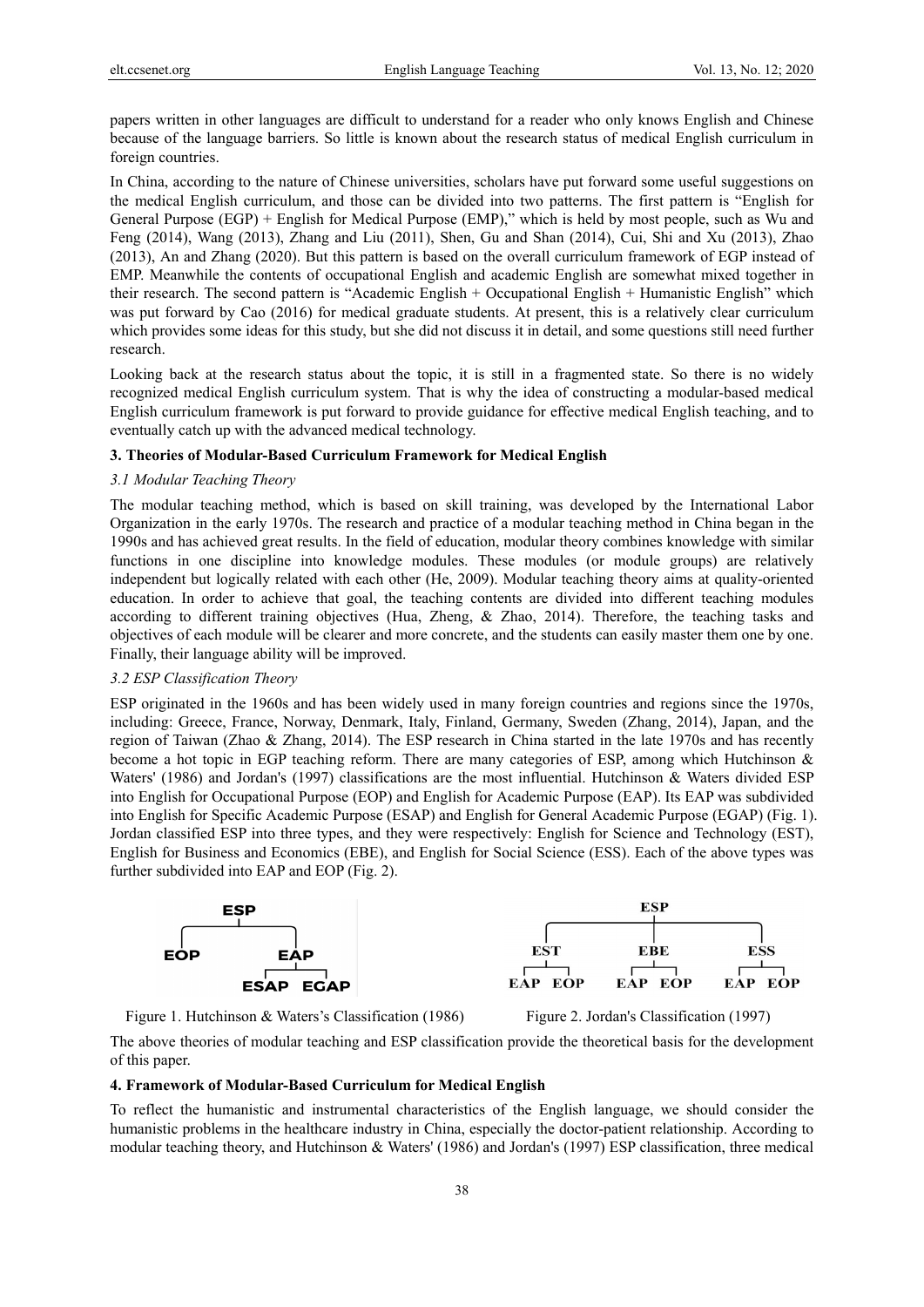English modules are put forward. These modules are: Medical Humanities English (MHE), Medical Occupational English (MOE) which includes basic medicine and clinical medicine, and Medical Academic English (MAE) which includes English for Medical General Academic Purpose (EMGAP) and English for Medical Specific Academic Purpose (EMSAP) (Fig. 3). Medical Terminology English (MTE) is also an important part of this modular curriculum system, but it can be integrated into the relevant chapters of MOE.



Figure 3. Modular-based Curriculum Framework

## *4.1 Medical Humanities English (MHE)*

MHE helps shape students' values and medical ethics to foster a humanistic and professional spirit. The basic connotation of medical humanities is humanitarianism, i.e., the idea of public welfare and universal love. MHE involves less technical content, and it is the introductory course of the medical modular curriculum system.

*The dictionary of new disciplines in soft science of medicine* (Sun, 1992) categorized medical humanities as follows: medical history, medical introduction, future medicine, social medicine, psychological medicine, medical ethics, medical law, medical thinking and cognition, medical philosophy, medical methodology and medical logic. Each of the above categories contains more information. For example, social medicine includes: healthcare/nutrition, doctor-patient disputes, and public health. Medical ethics includes: surrogacy, organ transplantation, first aid, end-of-life care, the Hippocratic Oath, the Florence Nightingale Pledge, and euthanasia. In addition to the above categories, the following items should also be included because they have characteristics that fit the humanistic spirit: medical aesthetics, behavioral medicine, medical education system, and medical insurance system.

## *4.2 Medical Occupational English (MOE)*

MOE helps learners to develop their communicative ability in a medical context according to their needs, and would include: the use of English in basic and clinical teaching, clinical home visits and ward rounds, doctor-patient dialogues, and case discussions. MOE covers a large amount of professional knowledge and medical terminology, so it is relatively difficult to learn and it is considered a "tough" course in the modular curriculum system.

The medicine major contains basic and clinical stages. So in basic medicine, the following items should be involved: the representative articles of the main courses, medical vocabulary, medical sentence patterns, and medical practical writing. In clinical medicine, the following items should be involved: the representative articles of the main courses, medical vocabulary, doctor-patient dialogues, case discussions, instructions for drug or instruments, ward rounds, medical images, and medical correspondence.

#### *4.3 Medical Academic English (MAE)*

MAE is taught to enable students to express medical academic thoughts in English. It commonly appears in journal articles, masters and doctoral theses, literature review, academic conference communication, academic speeches and so on (Long, 2011). MAE is based mainly on MOE, so it could follow the MOE course in the modular curriculum system.

Academic English is not a course, but a curriculum system. According to Hutchinson & Waters' (1986) classification (EGAP & ESAP), MAE should be subdivided into EMGAP and EMSAP due to a wide range of disciplines in medicine. EMGAP mainly emphasizes the general academic communicative abilities developed from the main courses in both basic and clinical medicine, including: delivering academic speeches (for example, TED Talks), recording and presiding over academic meetings, participating in academic discussions and expressing opinions, retrieving and reading literature, writing literature reviews and abstracts, avoiding plagiarism, and others. EMSAP mainly focuses on the specialized academic communicative skills gained from the main courses in both basic and clinical medicine, including: SCI writing, presentation of papers or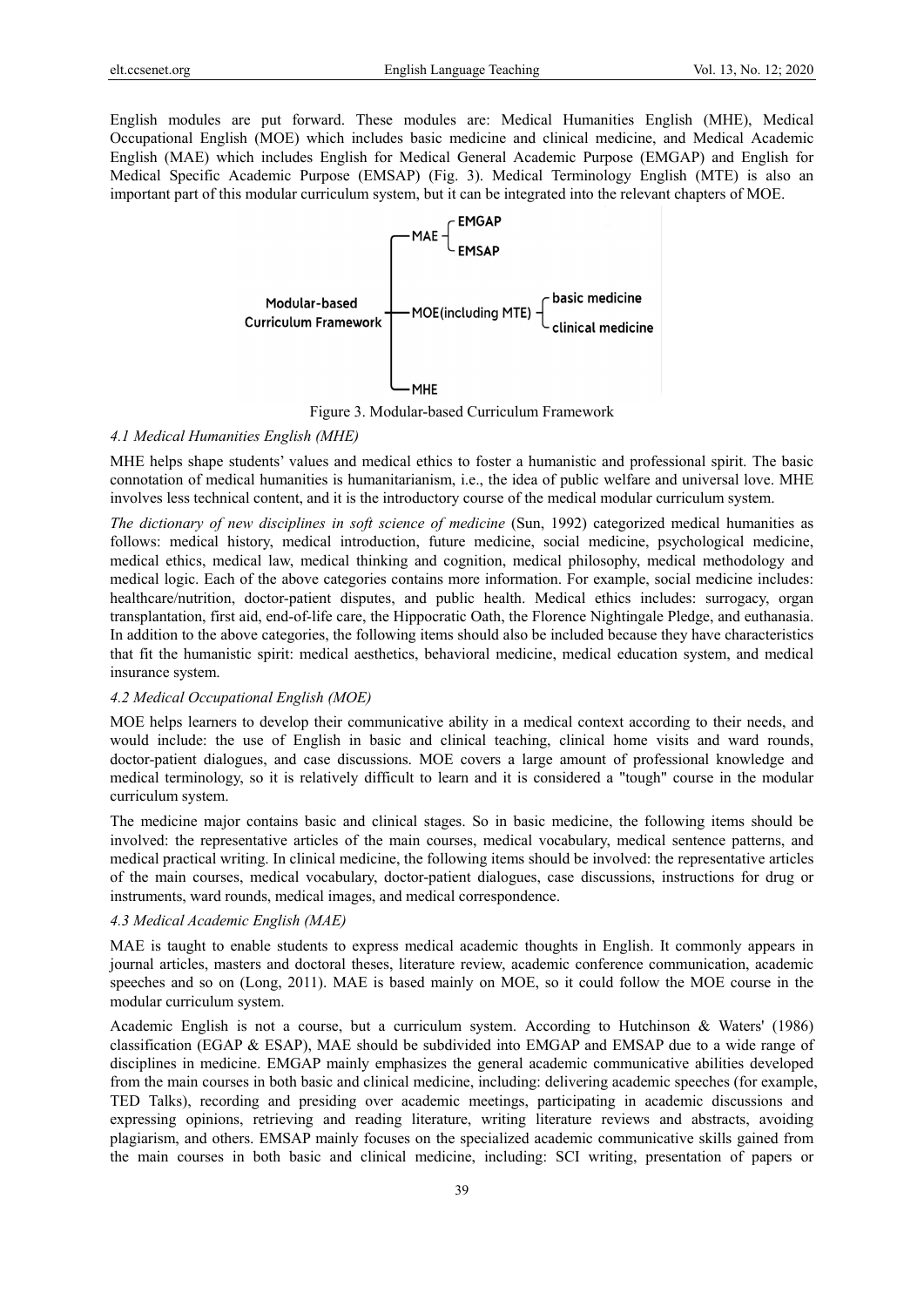experimental/case studies, international academic exchanges, case retrospective analysis, cooperation of academic teams, etc.

We should realize that medical English belongs to the field of linguistics. Therefore, the contents of each modular-based curriculum should not involve excessive medical professional knowledge, otherwise it will become like a medical course in English-speaking countries. Among the above modular courses, MHE is a transitional course which connects EGP and EMP, so as to avoid abrupt changes from EGP to EMP. MOE is the foundation of MAE because the medical terminology and sentence patterns in MOE form the basis to study MAE. Although the modular courses in medical English are relatively independent, they are interconnected in content and have a sequential relationship.

Notes: The main courses in basic medicine mentioned above include: human anatomy, histoembryology, physiology, biochemistry, and pathology. The main courses in clinical medicine include: diagnostics, surgery, internal medicine, obstetrics and gynecology, and pediatrics.

# **5. Implementation of a Modular-Based Curriculum Framework for Medical English in China**

Higher Education in China can be classified into four different levels: research-oriented schools, teaching-oriented schools, research and teaching-oriented schools, and higher vocational colleges. The same is true for medical schools. Due to the mergers of colleges and universities in recent years, statistics show that the number of public medical undergraduate schools has decreased from 150 (Zhao, 2013) in 2013 to 77 in 2019 (Ministry of Education of PRC, 2019). In other words, nearly half of the public medical undergraduate schools have been merged into public universities. So, compared with the past there are fewer independent public medical schools and more medical colleges within a public university. The different school levels and their independence mean that the modular-based curriculum of medical English should be implemented according to their unique requirements.

#### *5.1 Independent Medical Schools: One School, One Policy*

The department responsible for teaching English in independent medical schools has relative autonomy about whether and when to offer medical English courses. However, due to the different levels of the schools, student fluency in English varies greatly. In order to strengthen the respective development of schools and actively serve the needs of students, different medical schools should determine their own teaching content and times to offer medical English courses. They could do this according to their training objectives, learners' needs and their English level, teacher resources and so on. For example, research-oriented schools mainly offer MOE and MAE courses, teaching-oriented schools mainly offer MHE and MOE courses, supplemented by MAE, and higher vocational colleges mainly offer EGP courses, supplemented by MOE and MHE. This provides independent medical schools the flexibility to best serve the students.

## *5.2 Medical College within a University: One Major, One Policy*

In a merged university, the department responsible for teaching English usually creates the unified teaching content and teaching plan within the whole university. Regardless of the characteristics of each major, the teaching arrangement is almost the same. The uniformity of teaching arrangement, to some extent, weakens the relative autonomy of medical English teaching, and even prevents the development of medical English. In recent years, because the popularity of the medical majors could attract students with good grades, they can meet the basic requirements of the English curriculum earlier than students from other majors. Given that the total number of English class hours remains the same, it is possible to reduce the class hours for EGP and extend the time for EMP. With the urgent needs for EMP among medical schools, it is suggested to apply the "One Major, One Policy" concept to the Teaching Affairs Department, so that medical English courses can be offered appropriately in the merged universities.

## **6. Conclusion**

In summary, according to the relevant theories mentioned above, the construction of a modular-based curriculum framework could clarify the meaning and mutual relations of various modular courses. The clear curriculum framework makes it easier to implement medical English teaching and achieve the corresponding goals. The implementation of "One School, One Policy" and "One Major, One Policy" would increase the students' humanistic consciousness, enlarge their professional knowledge, and improve their international communicative ability. Eventually the modular-based curriculum will accelerate the process to develop international medical students.

Although the above curriculum framework is clear and easy to follow, we should realize that the discussion of the research status from non-English speaking countries in this paper is not enough. In future research, we should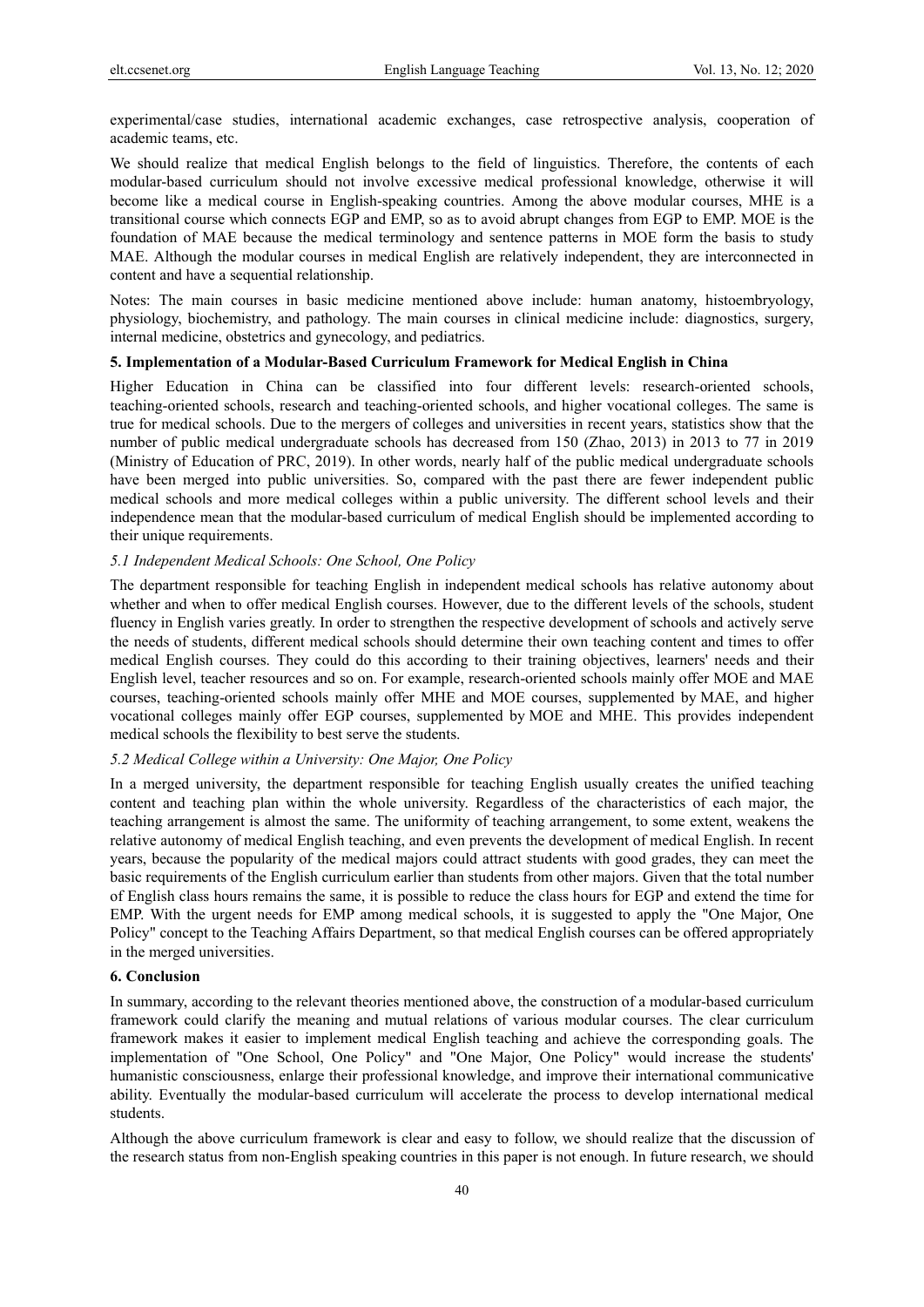collect as much information as possible from multiple sources (languages), especially from non-English-speaking countries, so as to further enrich and improve the curriculum framework of medical English.

## **Acknowledgements**

We would like to thank Robert Tench for his proofreading of the text.

## **Funding**

This research was funded by Higher Education Teaching Reform Project of National Ethnic Affairs Commission of PRC (Project Title: *Research on the construction of modular course system for medical English from the perspective of ESP theory.* Project No.: 19082. 国家民委高等教育教学改革(普通类)研究项目"基于 ESP 理论视角医学英语模块化课程体系构建研究", 课题编号: 19082), and National Foreign Language Teaching and Research Project in Higher education of SFLEP (Project Title: *Research on the construction of medical academic English curriculum based on ESP theory.* Project No.: 2019JL0001B. 外教社全国高校外语教学科 研项目"基于 ESP 理论视角医学学术英语课程建设研究", 课题编号: 2019JL0001B).

## **References**

- An, Q. M., & Zhang, K. C. (2020). College English curriculum reform based on the needs of medical students*. Overseas English, 14*(123).
- Cao, X. P. (2016). Exploration of ESP teaching for postgraduates in medical school based on CBI concept. *Continue Education Research*, (8), 112.
- Cui, X. P., Shi, C. Z., & Xu, Y. B. (2013). Construction and practice of EGP+ESP in Shandong University. *China University Teaching*, (12), 60.
- He, F. S. (2009). Course module construction and module combination. *Journal of Vocational Education,* (6), 155.
- Hua, L., Zheng, Q., & Zhao, G. J. (2014). On the practice of modular teaching theory in undergraduate quality education. *Lantai World*, (4), 1.
- Long, Y. (2011). A study on the orientation of academic English courses in the improvement stage of college English. *Foreign Language World, 146*(5), 50.
- Lv, G. (2008). Implication of Japan's EMP for medical English teaching at medical colleges and universities in China. *Northwest Medical Education, 16*(4), 743.
- Ministry of Education of PRC. (2010). *The national education reform and development of medium and long-term planning programs (2010-2020)*. Retrieved from http://www.moe.gov.cn/srcsite/A01/s7048/201007/t20100729\_171904.html
- Ministry of Education of PRC. (2018). *On strengthening the collaboration between medicine and education to implement the Excellent Doctor Education Training Program 2.0.* Retrieved from http://www.moe.gov.cn/srcsite/A08/moe\_740/s7952/201810/t20181017\_351901.html
- Ministry of Education of PRC. (2018). *Opinions on speeding up the construction of high-level undergraduate education and comprehensively improving the ability of talent cultivation*. Retrieved from http://www.moe.gov.cn/srcsite/A08/s7056/201810/t20181017\_351887.html
- Ministry of Education of PRC. (2019). *List of national institutions of higher learning in 2019.* Retrieved from http://www.moe.gov.cn/jyb\_xxgk/s5743/s5744/A03/201906/t20190617\_386200.html
- Ren, H. (2020, May 30). Interaction of professional connotation and language skills in medical English curriculum design. Paper presented at *the Fourth National Conference on Medical English Teaching and Learning*, China. Retrieved from Ding Talk Meeting. PPT.
- Shen, W. W., Gu, Y., & Shan, C. Y. (2014). English teaching reform in medical higher vocational colleges combined with medical culture. *Education and Vocation, 816*(32), 138.
- Sun, M. Y. (1992). *Dictionary of new disciplines in soft science of medicine.* Beijing, China: World Book Publishing Corporation.
- Wang, X. G. (2013). Construction of college English elective course in medical colleges. *Journal of Inner Mongolia Normal University (Educational Science), 26*(5), 107.
- Wu, J. J., & Feng, X. (2014). Research on the construction of the "multi-module integration" system of college